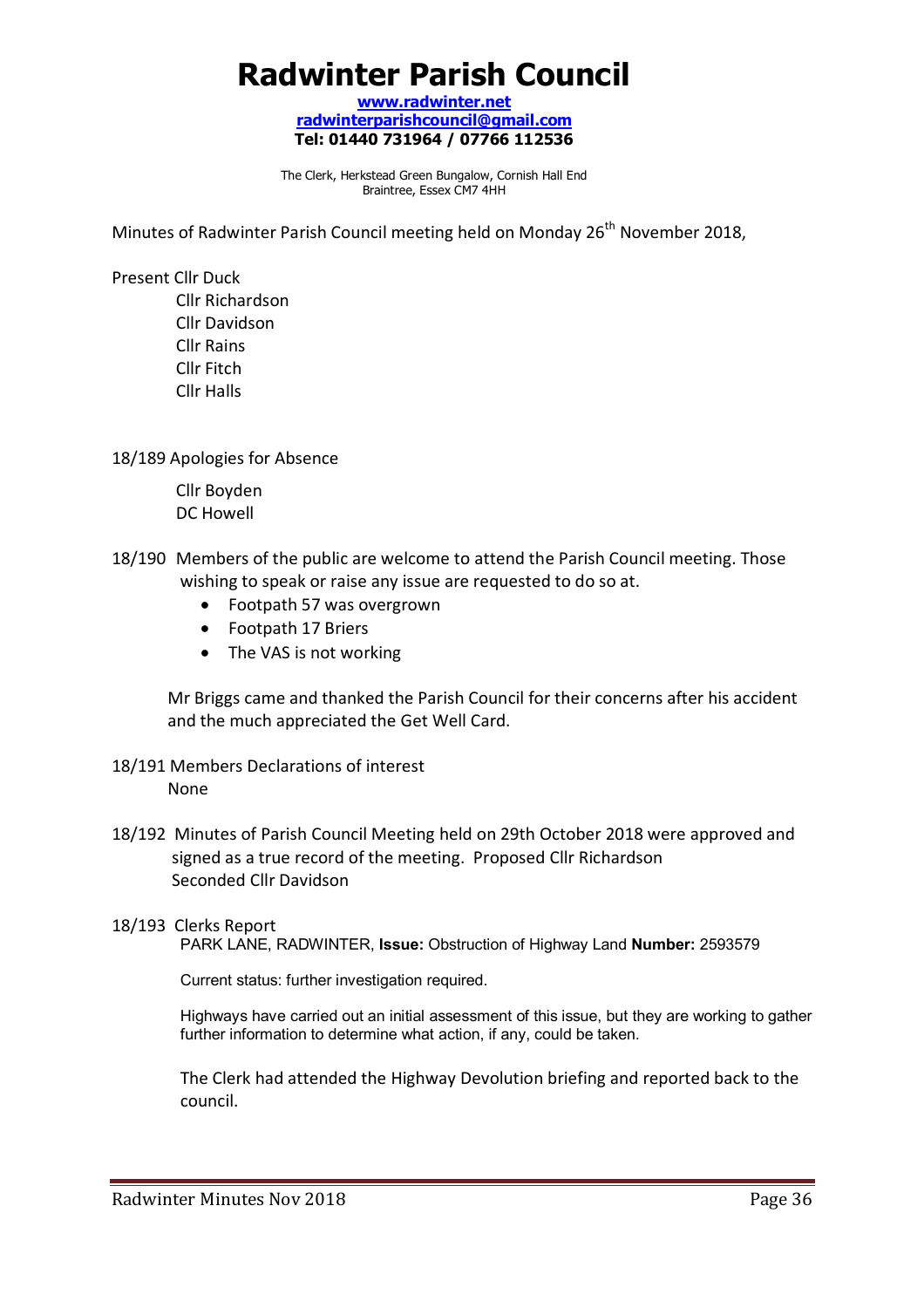The Clerk had also attended the Highway Conference, the Police and Fire Conference when they mentioned Extra Eyes which is where you are invited to send information regarding accidents ie if damage to highways property.

The Clerk has opened a Facebook page for the Parish Council.

- 18/194 District Councils Report No Report
- 18/195 County Councillors No Report

### 18/196 Recreation Ground Update

The posts and the chain have been erected, the Parish Council now needs to arrange with the Recreation Ground Committee to lock the car park for one day per year.

Cllr Fitch to speak to the Recreation Ground Committee.

18/196.1 Land Registry The Clerk has met with Brendan O'Brien and now just needs a photo to complete the forms.

#### 18/197 Finance:

To agree the following payments:

| 18/197.1          | Cathryn Carlisle - | salary Nov            | 173    |
|-------------------|--------------------|-----------------------|--------|
| 18/197.2 £127.08  | E-on               | Electricity           | d/d    |
| 18/197.3 £27.24   | Cathryn Carlisle   | <b>Clerk Expenses</b> | 174    |
| 18/197.4 £48.38   | A & J Lighting     | Maintenance           | D/D    |
| 18/197.5 £40.14   | RТ                 | Telephone             | D/D    |
| 18/197.6 £9146.88 | SP Bardwell Ltd    | Maple Lane            | 500372 |
| 18/197.7 £1258.00 | C Greenwood        | Maple Lane            | 500373 |

Payments were approved by all members of the council present, Cllr Davidson checked the invoices prior to the meeting.

18/197.8 Monthly Budget and Bank Reconciliation

The Clerk had sent out the budget and Bank Reconciliation prior to the meeting.

#### 18/197.9 Budget working sheet for 2019/20

 Cllr Fitch, Cllr Duck, Cllr Davidson, Cllr Richardson, Cllr Rain attended the Budget discussion prior to the meeting.

Cllr's looked at reinstating the Green Skip, Clerk to investigate whether this is possible and how much it would cost.

The Recreation Ground Accounts where not presented and the council felt that until the accounts are presented the council couldn't increase their grant. The Council would leave the grant to the Recreation Ground at the £3,000 which would be paid out on receipt on invoices.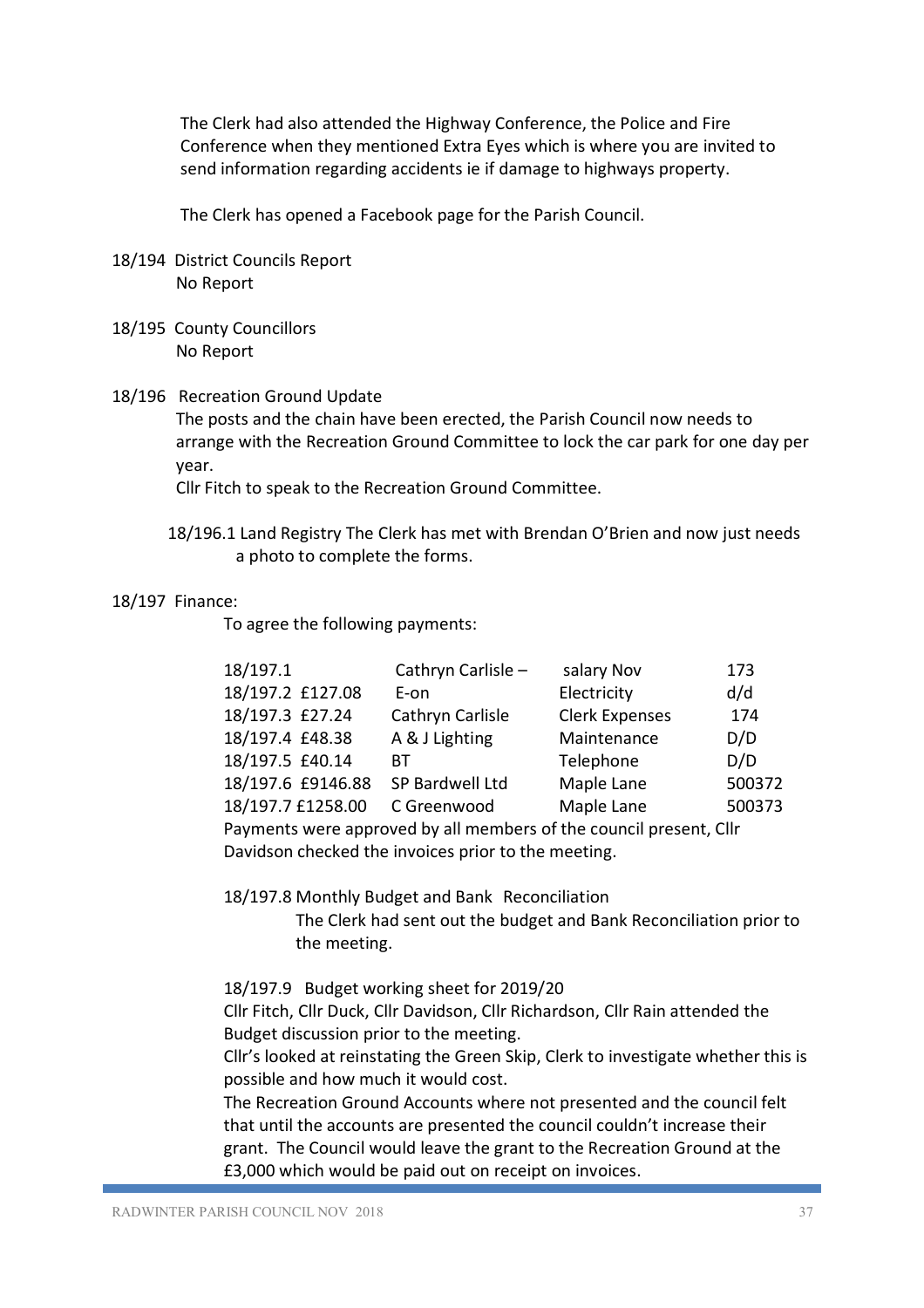The Council has increased the Street Lighting Budget and the Electricity costs and put money aside for improvements to the village.

18/198 Recent Planning Applications:

UTT/18/3022/FUL The erection of 1 no. single storey dwelling to replace static caravan Mobile Home Stour Green From a physical inspection of the site, the Council noted that the applicant appears to have extended their boundary beyond that registered as in their ownership. The Council consider that this needs to be addressed before planning permission can be given.

The Council would also like to see approval given only on condition that no mobile homes remain on site after the build has been completed.

Cllr Halls abstained from commenting.

UTT/18/3016/OP Outline application with all matters reserved except for access and scale for the demolition of barn and erection of 1 no. two storey dwelling Barn Adj Jenkinhog Farm Roman Road Recommended approval

18/198.2 Planning Results

UTT/18/260/HHF UTT/18/2641/LB Demolition of porch and utility room. Erection of single storey rear extension and new porch. Old School House Water Lane Approved

UTT/18/2735/HHF Loft conversion with rear dormer 2 Princes Well Radwinter Approved

UTT/18/2733/HHF Demolition of existing barn and erection of replacement cart Lodge and external gardening equipment store October Cottage Maple Lane Radwinter

UTT/18/1856/OP Outline application with all matters reserved except for access and layout, for the construction of 1 no. detached property off the existing access. Potash Farm Hempstead Road Radwinter

UTT/18/2308/HHF Proposed replacement of single storey garden room with two storey side extension including 1 no dormer window (revison to previously approved application UTT/15/1473/HHF) Springfield Roman Road Approved

 18/198.3 New Development of East View No Report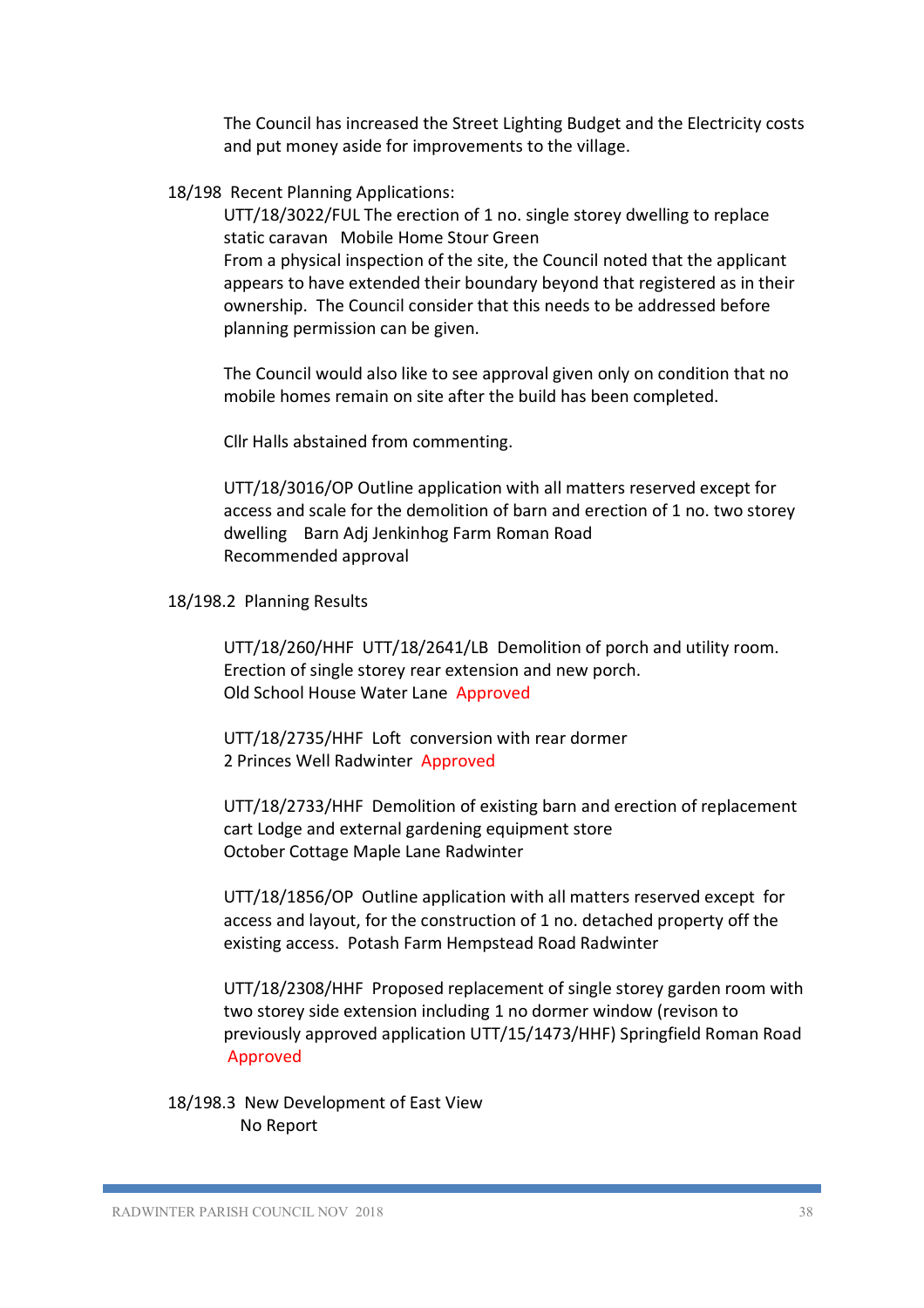- 18/199 Highways: The flashing beacon still hasn't been fixed.
- 18/200 Stocking Green update No Report
- 18/201 Reports from Councillors with matters affecting the village Men's Sheds had an open morning, 16 people are interested in joining, the project will start in January 2019. They have a £1,000 to refurbish the old pavilion.
- 18/202 Village Furniture Update The Clerk to Chase.
- 18/203 Neighbourhood Plan Update Cllr Richardson reported that we now have approval to do a Neighbourhood Plan this came into effect mid-November. Cllr Richardson will now get the steering group together. Cllr Davidson said he would be willing to help, but the plan will be mainly run by non-councillors but supported by the Parish Council
- 18/204 Where Water Flow Article in the Ambo
- 18/205 Community Right to buy Cllr Richardson is still looking into this
- 18/206 Community Project Grant Cllr Richardson and the Clerk to look in to Water Fountains, Cllr Fitch to talk to Men's shed about the water situation.
- 18/207 Consultations Public consultation on Essex Future Library Services Strategy (2019-2024) 29 November 2018 – 20 February 2019 Clerk to put this on the Google Group

## 18/208 Uttlesford Local Heritage List 247 – Village Pumps at the Village Hall, Princes Well and Water Lane have been put on the Local Heritage List. The Clerk to send out a copy of the letter to councillors.

- 18/208 Matters to be raised by members for the next agenda
- 18/209 Date of the next Meeting will be  $17<sup>th</sup>$  December 2018
- 18/210 Meeting Closed at 8.54 pm